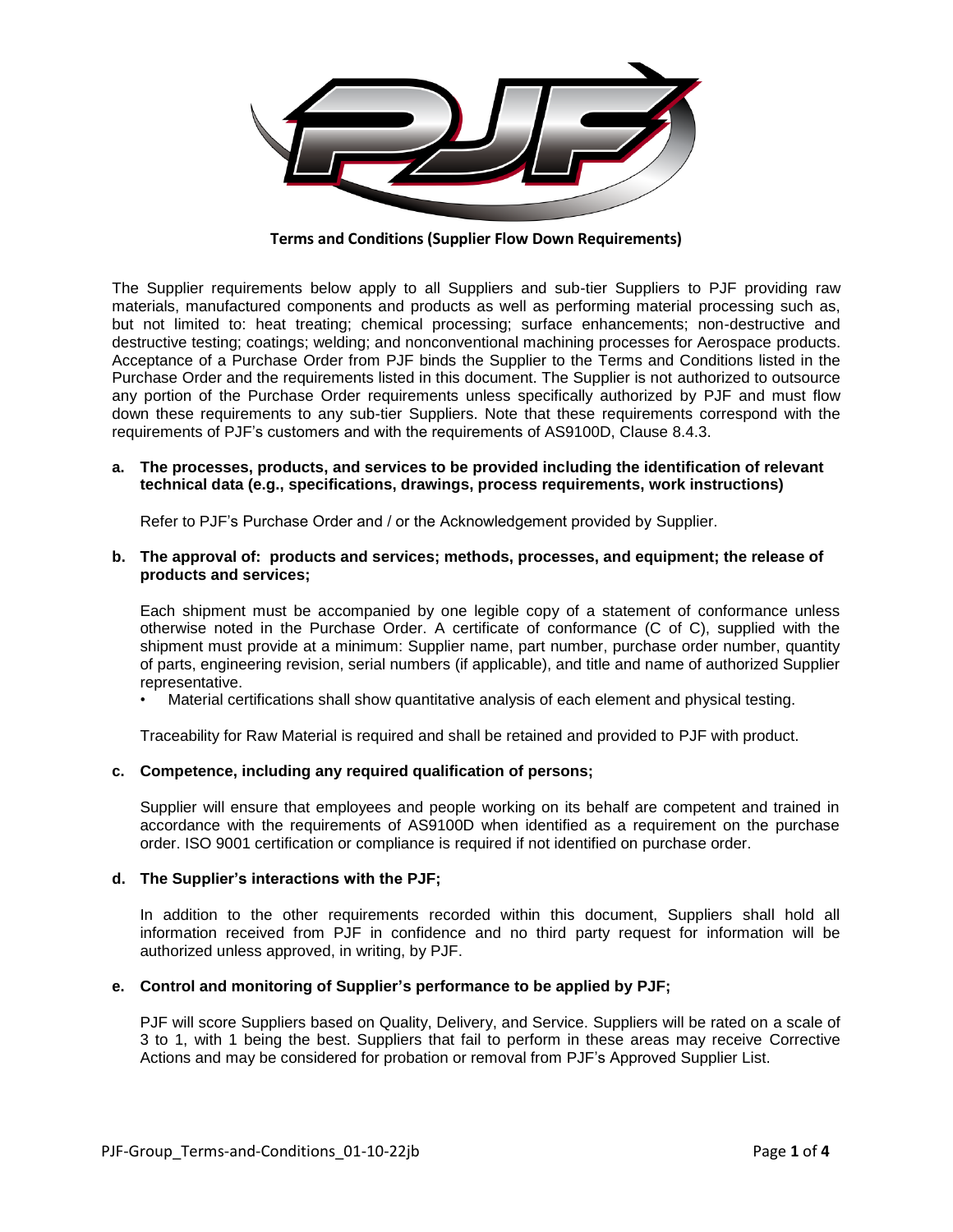

**Terms and Conditions (Supplier Flow Down Requirements)**

# **f. Verification or validation activities that PJF, or its customer, intends to perform at Supplier's premises;**

PJF and its customers reserve the right to perform verification and/or validation activities at the Supplier's premises.

## **g. Design and development control;**

Design and development control does not apply to PJF's Suppliers, unless otherwise specified on our PO.

## **h. Special requirements, critical items, or key characteristics;**

Supplier is responsible for the validation, and periodic revalidation, of the ability to achieve planned results of the processes for production and service provision, where the resulting output cannot be verified by subsequent monitoring or measurement.

## **i. Test, inspection, and verification (including production process verification);**

For calibration Purchase Orders, all gauges and instruments must be calibrated using ISO 17025 standards whose accuracies are traceable to the National Institute of Standards and Technology, the General Conference of Weights and Measures. All provided calibration certifications must specifically state this traceability.

Supplier will maintain a quality/inspection system that will ensure all goods and services conform to contract requirements whether manufactured or processed by Supplier or procured from Sub-Tier Suppliers.

### **j. The use of statistical techniques for product acceptance and related instructions for acceptance by PJF;**

The Supplier will use a C=0 sampling plan with an AQL of 1 or 100% inspection (unless otherwise specified or agreed upon in writing by PJF) when identified as a requirement on the purchase order.

## **k. The need to:**

## **− Implement a quality management system**

When specifically requested by PJF in writing, Supplier will maintain a quality system in compliance to recognized Quality Management Systems and/or approved by PJF.

## **− Use customer-designated or approved external providers, including process sources (e.g., special processes);**

When required by PJF or by PJF's customers, Suppliers will use customer- specified sources.

# **− Notify PJF of nonconforming processes, products, or services and obtain approval for their disposition;**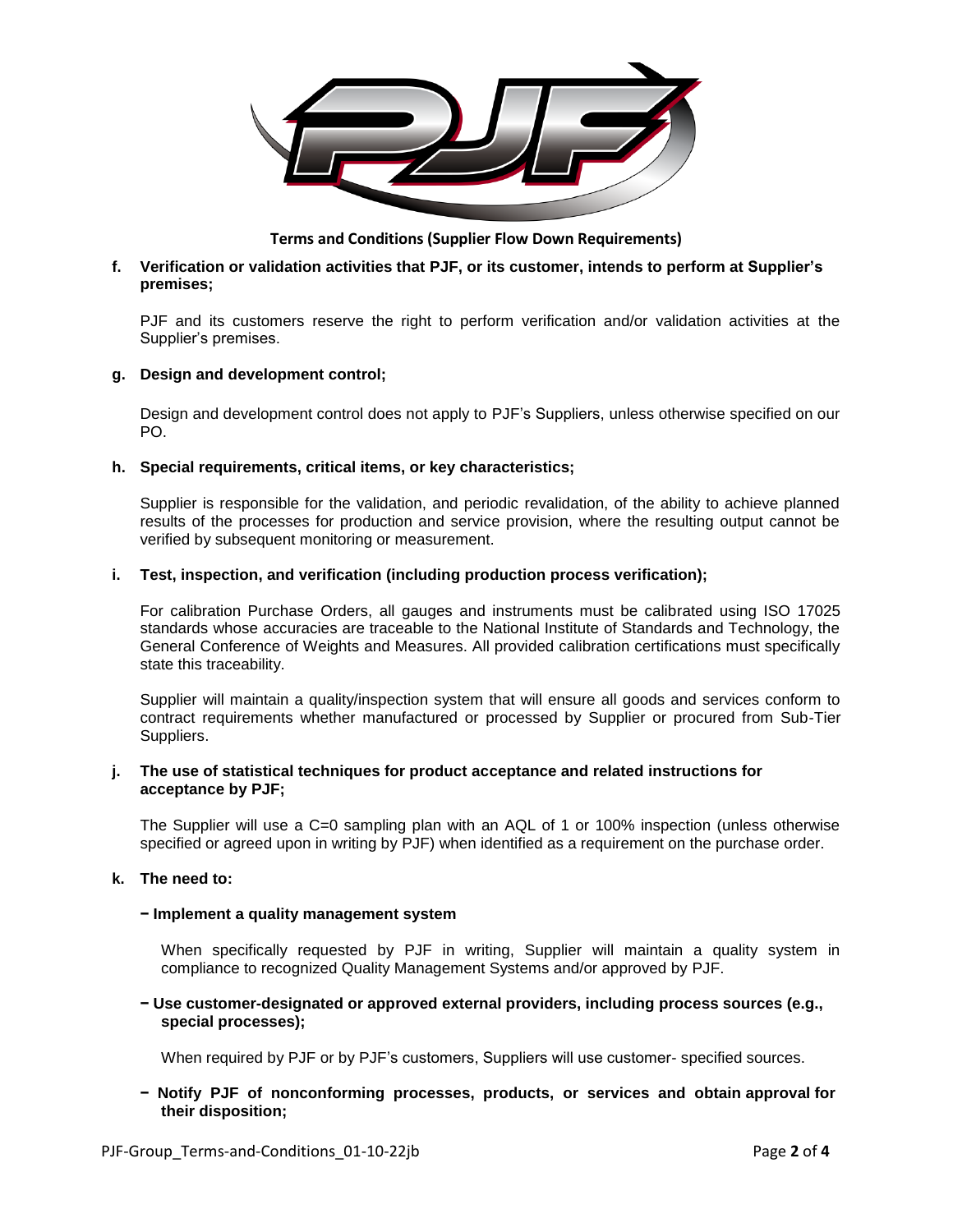

**Terms and Conditions (Supplier Flow Down Requirements)**

PJF will not accept Supplier product that does not meet Purchase Order requirements. Supplier product discovered after shipment by the Supplier to be nonconforming shall be immediately disclosed to PJF upon discovery, including but not limited to quantity shipped, date shipped, and the extent of the nonconformance. Suppliers that receive notification of Nonconforming product shall take appropriate action to contain the nonconforming condition and prevent it from occurring again. The Supplier will be notified if formal Corrective Action is required to be submitted to PJF. The response shall be submitted within 1 week of issue or a time frame agreed upon between PJF and the Supplier. Errors with paperwork shall be resolved within 24 hours.

#### **− Prevent the use of counterfeit parts (see 8.1.4);**

To prevent the purchase of counterfeit or suspect / unapproved products and to ensure product identification and traceability (and for other reasons), Supplier will institute controls that include the requirement of Material Certificates, Certificates of Conformity, and/or other supporting documentation as is appropriate.

Material and part substitutions are not allowed.

## **− Notify PJF of changes to processes, products, or services, including changes of their external providers or location of manufacture, and obtain PJF's approval;**

Supplier will notify PJF of any change in ownership, management, or location and are subject to re-survey and approval.

Supplier will notify PJF of any product or process changes or changes in approval status that affect PJF product and are subject to re-survey and approval.

### **− Flow down to external providers applicable requirements including customer requirements;**

Suppliers shall flow-down to Sub-Tier Suppliers the applicable requirements as required by the purchase order either specifically or by reference.

## **− Provide test specimens for design approval, inspection/verification, investigation, or auditing;**

When requested by PJF or its customers, Supplier will provide test specimens for inspection/verification, investigation and/or auditing purposes.

#### **− Retain documented information, including retention periods and disposition requirements;**

Unless otherwise specified on the Purchase Order, the latest specification revision in effect at the time the lot of raw material/parts was originally manufactured or processed shall apply. In the event a document has been superseded, the latest revision of the superseding document shall apply. All certifications, test reports, and inspection reports, as well as receiving inspection, inprocess inspection, final inspection, and calibration records shall be retained for a minimum of ten years, unless otherwise specified by PJF. These records will be made available to PJF, PJF customers, or regulatory agency upon request.